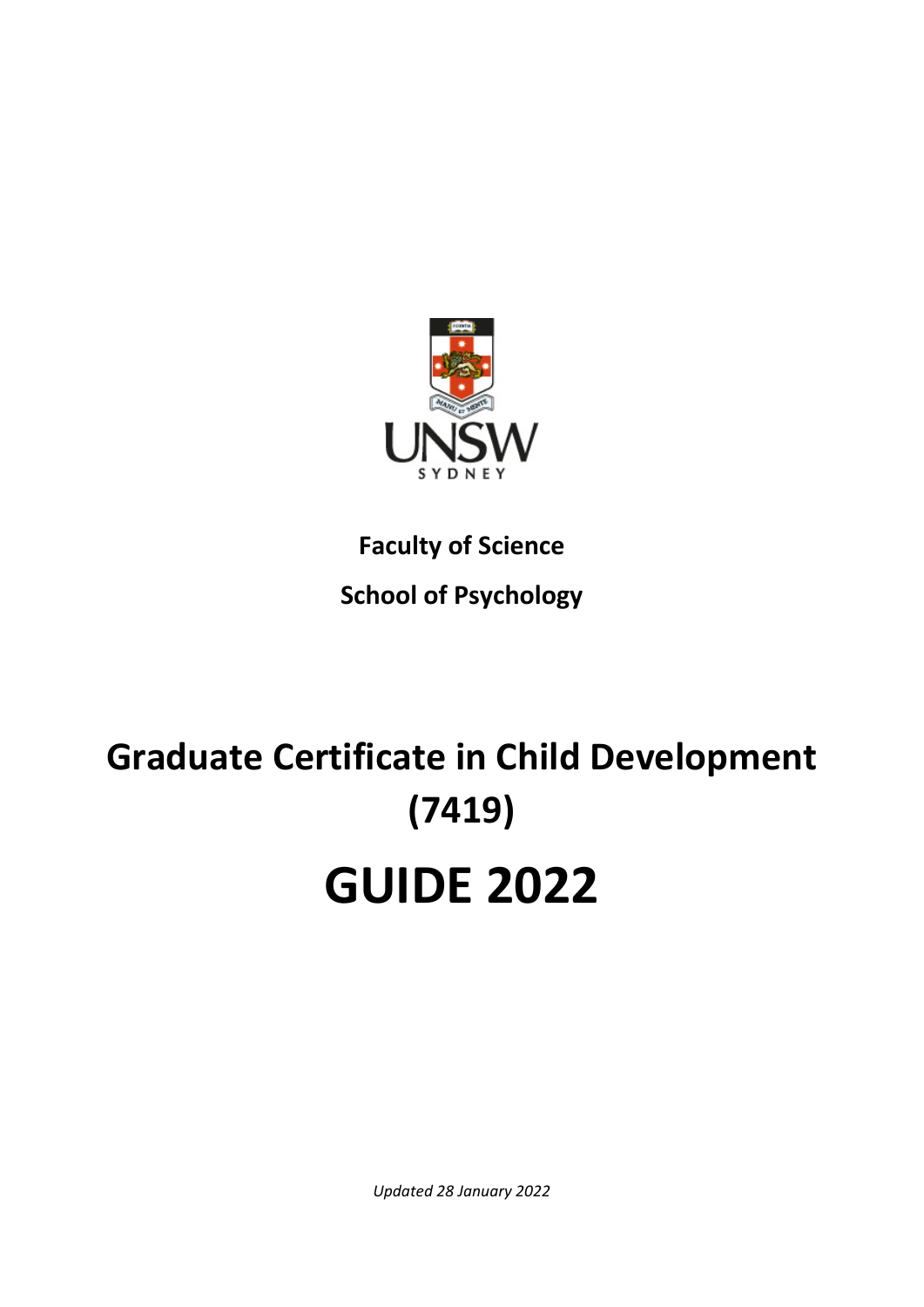# Contents

UNSW Sydney reserves the right to alter procedures, fees and regulations should the need arise. The university also reserves the right to discontinue or vary courses and sessions dates at any time without notice. Students should always check with the relevant school officers when planning their study.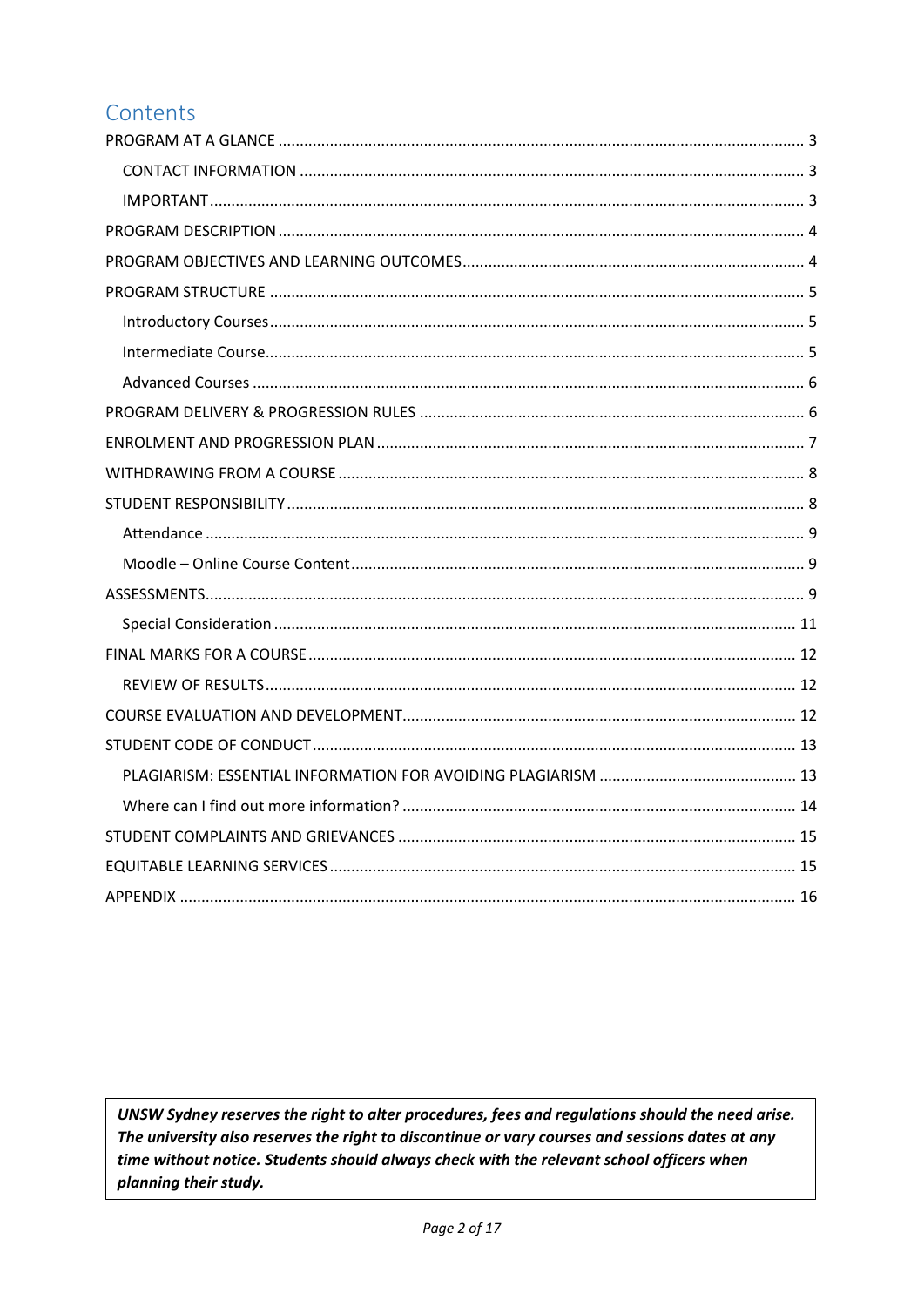## <span id="page-2-0"></span>PROGRAM AT A GLANCE

| Award Name:                      | Graduate Certificate in Child Development                                                                                                                                                                     |  |  |  |  |
|----------------------------------|---------------------------------------------------------------------------------------------------------------------------------------------------------------------------------------------------------------|--|--|--|--|
| <b>Abbreviated Award Name:</b>   | GCChildDev                                                                                                                                                                                                    |  |  |  |  |
| Program Code:                    | 7419                                                                                                                                                                                                          |  |  |  |  |
| Program Type:                    | Postgraduate Coursework                                                                                                                                                                                       |  |  |  |  |
| Delivery Mode:                   | Online                                                                                                                                                                                                        |  |  |  |  |
| Duration:                        | 1 year part-time                                                                                                                                                                                              |  |  |  |  |
| Number of Sessions/Year:         | 6                                                                                                                                                                                                             |  |  |  |  |
| Session Length:                  | 6 weeks                                                                                                                                                                                                       |  |  |  |  |
| <b>Number of Courses:</b>        | 6                                                                                                                                                                                                             |  |  |  |  |
| 2022 Commencement:               | March (Hexamester 2) and August (Hexamester 5)                                                                                                                                                                |  |  |  |  |
| Academic Calendar:               | <b>UNSW Hexamester Academic Calendar</b>                                                                                                                                                                      |  |  |  |  |
| Fees:                            | https://www.student.unsw.edu.au/fees                                                                                                                                                                          |  |  |  |  |
| School:                          | School of Psychology                                                                                                                                                                                          |  |  |  |  |
| <b>Professional Recognition:</b> | Completion of this program will allow students to apply specialised<br>knowledge of Cognitive and Behavioural Developmental Psychology in<br>their existing professions and as a pathway for further learning |  |  |  |  |

#### <span id="page-2-1"></span>CONTACT INFORMATION

Dr Stephanie Roughley Program Director & Program Authority E: [stephanie.kelly@unsw.edu.au](mailto:stephanie.kelly@unsw.edu.au)

GCChildDev General Enquiries E: [gcchilddev@unsw.edu.au](mailto:gcchilddev@unsw.edu.au)

#### <span id="page-2-2"></span>IMPORTANT

**This program is delivered using the [UNSW Hexamester Academic Calendar](https://www.student.unsw.edu.au/dates/hexamester) to allow for a flexible program structure. The program's key dates and some policies may be different to those applicable to students enrolled in standard UNSW programs using the standard academic calendar.**

**Students enrolled in the Graduate Certificate in Child Developmentshould refer to the information in this guide book and the [program website.](https://www.psy.unsw.edu.au/future-students/graduate-certificate-child-development/overview) Please contact [gcchilddev@unsw.edu.au](mailto:gcchilddev@unsw.edu.au) for any enquiries relating to this program.**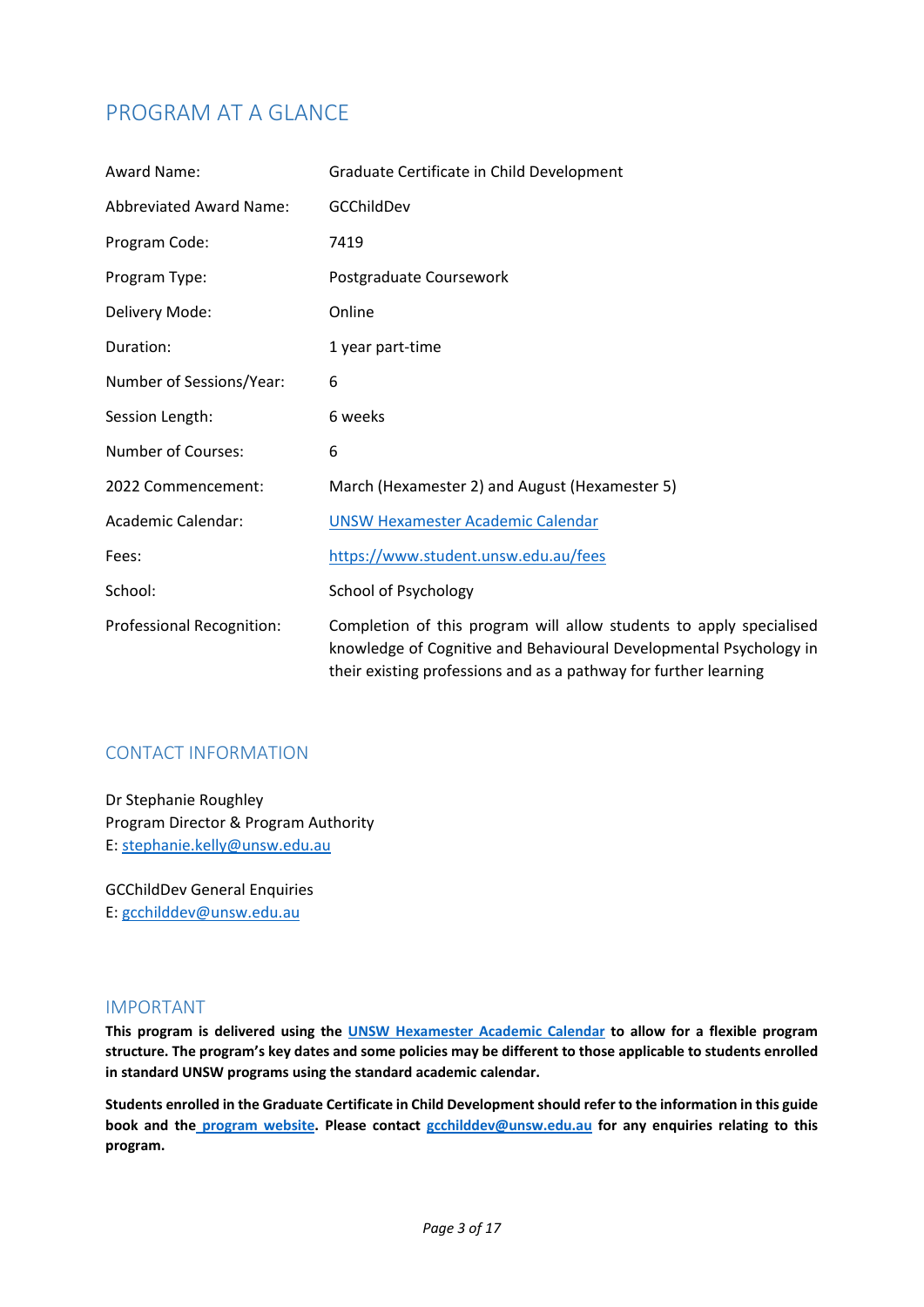## <span id="page-3-0"></span>PROGRAM DESCRIPTION

Psychology is a discipline of both scientific research and applied practice. As a science, psychology is concerned with the study of behavior and its underlying mental and neural processes.

The Graduate Certificate in Child Development will provide students with knowledge of psychological principles and skills to apply to their work with children.

Learning from academics and researchers in the fields of developmental, behavioural and cognitive psychology, students will gain an understanding of:

- The distinction between typical and atypical development
- Age-appropriate capabilities and performance expectations
- The foundations and neurobiological underpinnings of learning and cognition and how these principles promote good behaviour and decision-making
- Factors that influence long-term memory consolidation and enhance attention
- Development, management, and treatment of common childhood disorders
- Factors that promote well-being and resilience.

Students will also develop an understanding of the scientific method, which will equip them with skills to apply an evidence-based approach to their work and improve outcomes for children with diverse needs in their care.

The Graduate Certificate in Child Development provides an opportunity to gain specialised knowledge of Cognitive and Behavioural Developmental Psychology which can be applied in various professional contexts and as a pathway for further learning. This program is delivered 100% online, allowing for flexible learning.

## <span id="page-3-1"></span>PROGRAM OBJECTIVES AND LEARNING OUTCOMES

These program outcomes are aligned with the Australian Qualification Framework Level 8 and the University of New South Wales Graduate Attributes.

Upon successful completion of this program, it is expected that students will be able to:

- 1. Demonstrate knowledge and understanding of the major concepts, theoretical perspectives, empirical findings, and historical trends in the core topics of psychology, with a particular focus on the field of child development.
- 2. Demonstrate knowledge of and ability to evaluate and apply research methods in psychology.
- 3. Develop and apply critical thinking skills that use logic, evidence and psychological science in understanding human behaviour and mental processes early in life.
- 4. Demonstrate an understanding of appropriate values and ethics in psychology as they relate to the study of child development.
- 5. Develop effective communication, interpersonal and leadership skills.
- 6. Apply knowledge and skills of psychology in a manner that is reflective, culturally appropriate and sensitive to the diversity of individuals.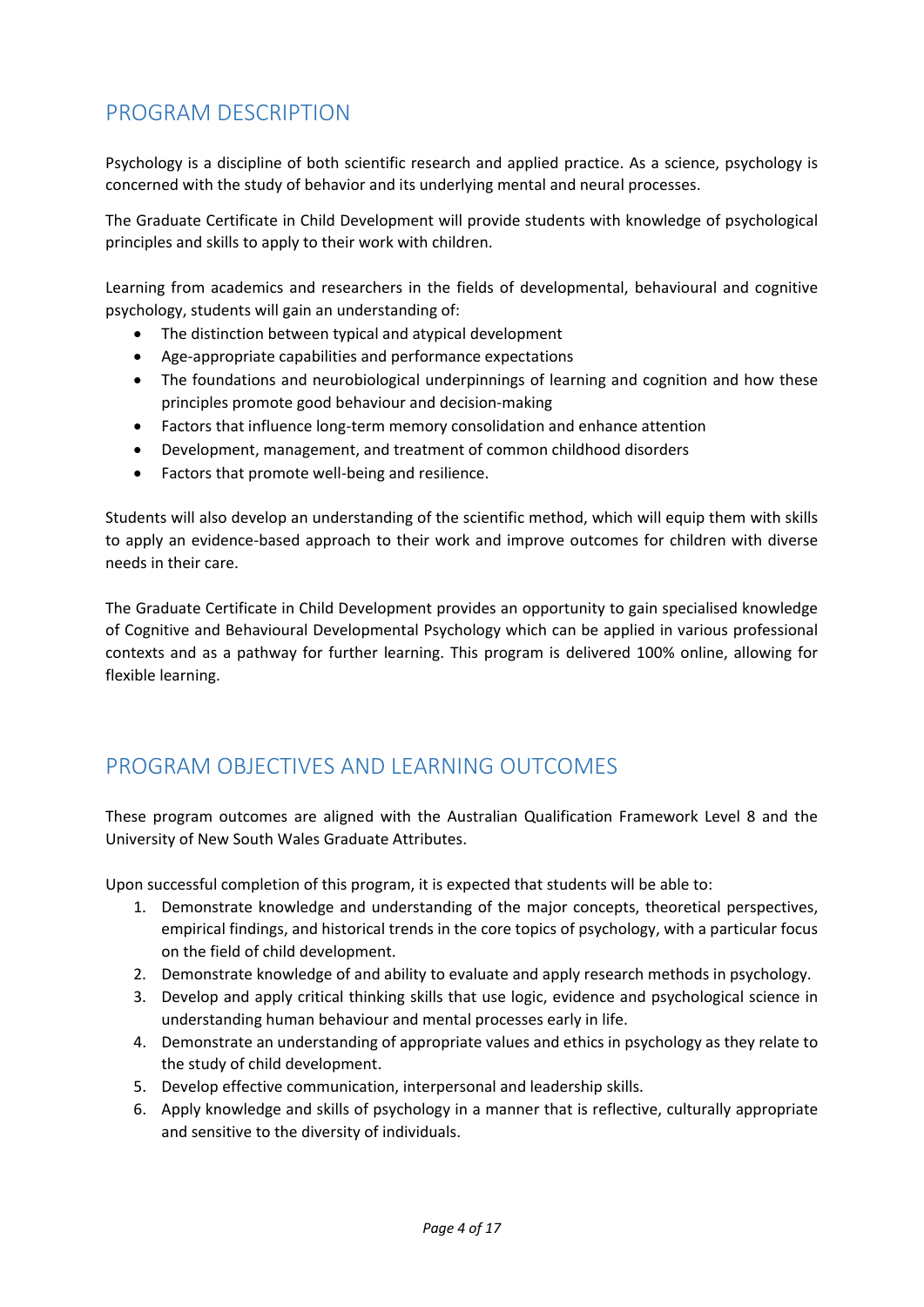## <span id="page-4-0"></span>PROGRAM STRUCTURE

This program consists of 6 core courses, each course is worth 6 Units of Credit (6 UOC). Students must complete all 6 courses (total 36 UOC) to be awarded the Graduate Certificate.

Please refer to course descriptions below for more information about each course.

#### <span id="page-4-1"></span>Introductory Courses

#### [PSYC5111](https://www.handbook.unsw.edu.au/postgraduate/courses/2022/PSYC5111) - Evaluating Evidence

This course provides students with knowledge about the characteristics of the scientific method in general, with a particular focus on experimental methodology, experimental design, and data analysis in the behavioural sciences. It provides a comprehensive foundation in critical thinking, enabling students to understand and critically evaluate published research, and discriminate between evidencebased information and pseudoscience. This includes a background in the design and execution of empirical studies, a basic understanding of statistics and its function in scientific research, the interpretation of experimental findings, and the ability to evaluate conclusions and extrapolate their implications in broader contexts. Students will explore different methodological approaches and data collection and analytic techniques via online lectures and discussion, as well as gaining practical experience in experimental design and the critical evaluation of research.

#### [PSYC5112](https://www.handbook.unsw.edu.au/postgraduate/courses/2022/PSYC5112) - Introduction to Psychology

This course introduces the principles and methods of psychology as a basic science, with specific reference to fundamental topics that will prove relevant to the study of child development. Students will explore the social and biological bases of behaviour in introductory topics including: Human Development, Attention and Memory, Learning and Cognition, Personality and Social Psychology, Abnormal Psychology, and Health Psychology. In addition, students will be trained in the methods of psychological inquiry and the critical evaluation of research.

#### <span id="page-4-2"></span>Intermediate Course

#### [PSYC5113](https://www.handbook.unsw.edu.au/postgraduate/courses/2022/PSYC5113) - Child Development

This course will address topics relating to the development and interaction of biological, cognitive, emotional, and social processes across the stages of early life, including prenatal, infancy, childhood, and adolescence. Course content will review the research methodology, findings, and contemporary theories relating to the normal development of perception, cognition, social interaction, and emotion. Students will gain experience in the design and evaluation of empirical research in the area of developmental psychology, and the application of this research in broader societal contexts.

#### [PSYC5114](https://www.handbook.unsw.edu.au/postgraduate/courses/2022/PSYC5114) - Learning and Cognition

This course will address advanced-level topics relating to learning and cognition. These include models of associative learning, the biological and physiological basis of learning, decision-making (choice, control, and judgement), models of attention and memory, and thinking and reasoning. In addition, this course will discuss the ways in which theories and models of learning and cognition can be applied in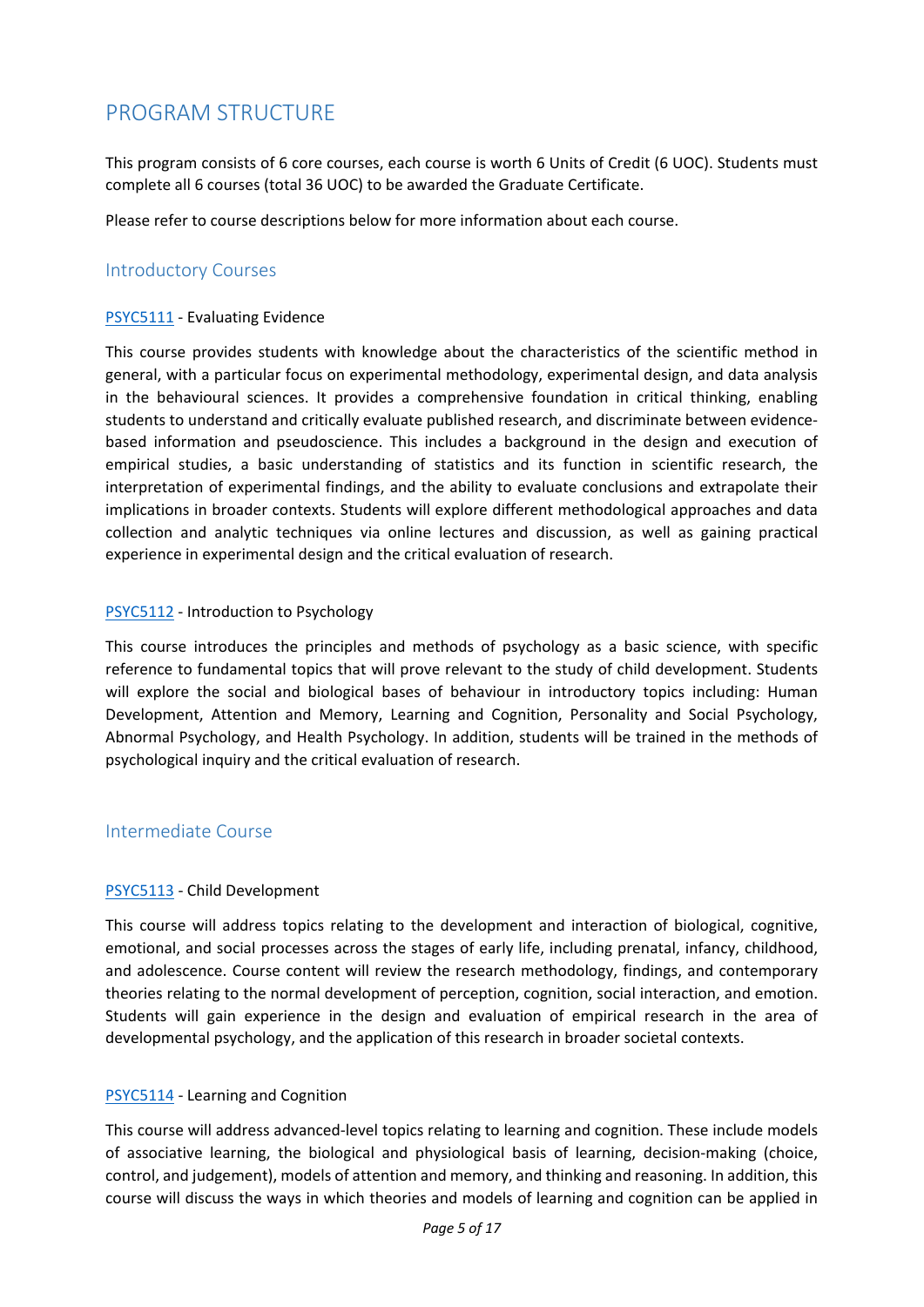child development and education. Course content will review the research methodology, findings, and contemporary theories relating to fundamental learning and cognitive processes. Students will gain experience in conducting empirical research, scientific writing, and the application of theoretical and empirical research to real-world situations.

#### <span id="page-5-0"></span>Advanced Courses

#### [PSYC5115](https://www.handbook.unsw.edu.au/postgraduate/courses/2022/PSYC5115) - Developmental Psychopathology

This course will provide an in-depth examination of the most common developmental disorders affecting children and adolescents, including attention-deficit hyperactivity disorder (ADHD), conduct disorder (CD), oppositional defiance disorder (ODD) and eating disorders (ED), as well as autism and learning disabilities. Course content will address contemporary research findings and theories relating to the aetiology and treatment of these conditions, as well as discussion around what is and is not a disorder in the context of official diagnostic criteria and individual variation in developmental milestones and capabilities. Students will gain experience in the design and implementation of empirical research into developmental disorders, as well as the application of psychological tools and interventions in clinical settings.

#### [PSYC5116](https://www.handbook.unsw.edu.au/postgraduate/courses/2022/PSYC5116) - Wellbeing and Resilience

This course will address advanced-level topics relating to the development and maintenance of wellbeing and resilience in children and adolescents. These include self-esteem, self-efficacy, coping, risk-taking, and responsibility. Course content will involve a critical review of current research findings and contemporary theories pertaining to development within these topic areas, as well as a discussion of factors that can interact with and obstruct this development. Students will develop skills in the creation of novel research questions, translating empirical data to real-world contexts with practical applications, and disseminating scientific ideas in a variety of formats for different purposes.

## <span id="page-5-1"></span>PROGRAM DELIVERY & PROGRESSION RULES

Each course is delivered 100% online through Moodle for 6 weeks.

There are 2 points of entry to the Graduate Certificate program each year (Hexamester 2 and Hexamester 5) and there are 6 hexamesters or enrolment points per year.

Students may enrol in a maximum of one course per hexamester. Due to the intensive nature of the program, under no circumstances will requests for enrolment into more than one course per hexamester be granted.

Students must complete the introductory courses (PSYC5111, PSYC5112) before proceeding to the intermediate courses (PSYC5113, PSYC5114), and the intermediate courses before proceeding to the advanced courses (PSYC5115, PSYC5116). At each stage (introductory/intermediate/advanced), students may complete the two courses in the same stage in either order, according to what suits their individual pattern of study, subject to courses availabilities.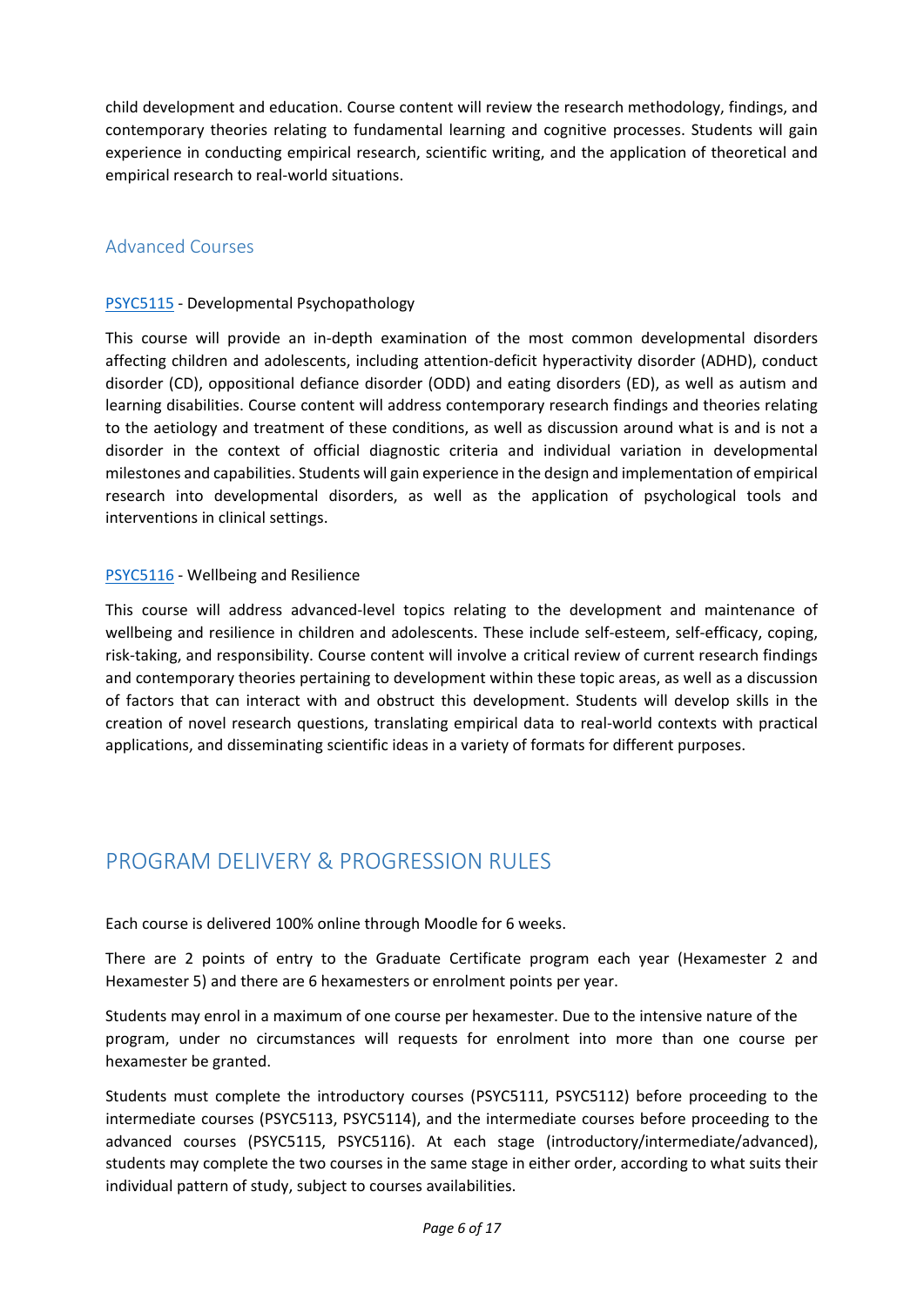Students who have completed courses equivalent to PSYC5111, PSYC5112 and/or PSYC5113 as a part of prior degree within 10 years prior to program commencement may apply for credit transfer. Credit transfer will not be granted for courses other than PSYC5111, PSYC5112 and PSYC5113.

Students who were granted credit transfer for these courses will not be required to complete these units. Credit transfer will not be granted for courses completed more than 10 years prior to program commencement, as the content of these courses has been updated based on the current research.

Students will have a maximum of 10 years to complete the program.

Although designed to be taken as part-time study which allows for full-time employment, please note that this is an intensive program of study with expected level of engagement of 18-19 hours per week.

If students are undertaking the program from overseas (outside Australia), students have the responsibility to ensure that they have stable access to the internet and are not prevented from accessing any of the online material, including library and open resources.

## <span id="page-6-0"></span>ENROLMENT AND PROGRESSION PLAN

Students are required to self-enrol into courses online via [myUNSW](https://my.unsw.edu.au/) prior to each hexamester (see [Enrolment Guide](https://www.student.unsw.edu.au/enrol/annual) o[n how to enrol](https://www.student.unsw.edu.au/sites/default/files/uploads/group136/PGROenrolment.pdf) an[d Key Dates](https://www.psy.unsw.edu.au/future-students/graduate-certificate-child-development/7419-key-dates) for enrolment deadlines).

Students have the responsibility to self-enrol in the correct course sequence by each hexamester's [enrolment deadline](https://www.psy.unsw.edu.au/future-students/graduate-certificate-child-development/7419-key-dates) and to ensure that they are following the progression rules and are on track to complete the program.

Progression through the program depends on when students start the program and the availability of courses throughout the year. Typical annual course availability and the typical program progression plan can be seen in the [Appendix.](#page-15-0)

Note that the progression plans are based on the assumption of full enrolment in all available sessions without any credit transfer. If students are granted credit transfer, students will need to adjust their progression plan accordingly.

#### **Any variation to the program progression plan should be made in consultation with, and approved by, the School of Psychology.**

Non-enrolment will lead to automatic withdrawal from the program after the census date. If the student is not planning to study in all available sessions (e.g. taking breaks between sessions), students must apply for program leave before the census date (se[e Program Leave\)](https://www.student.unsw.edu.au/program-leave).

Students are expected to comply with all of the students code of conducts as well as university rules, policies and procedures at all times.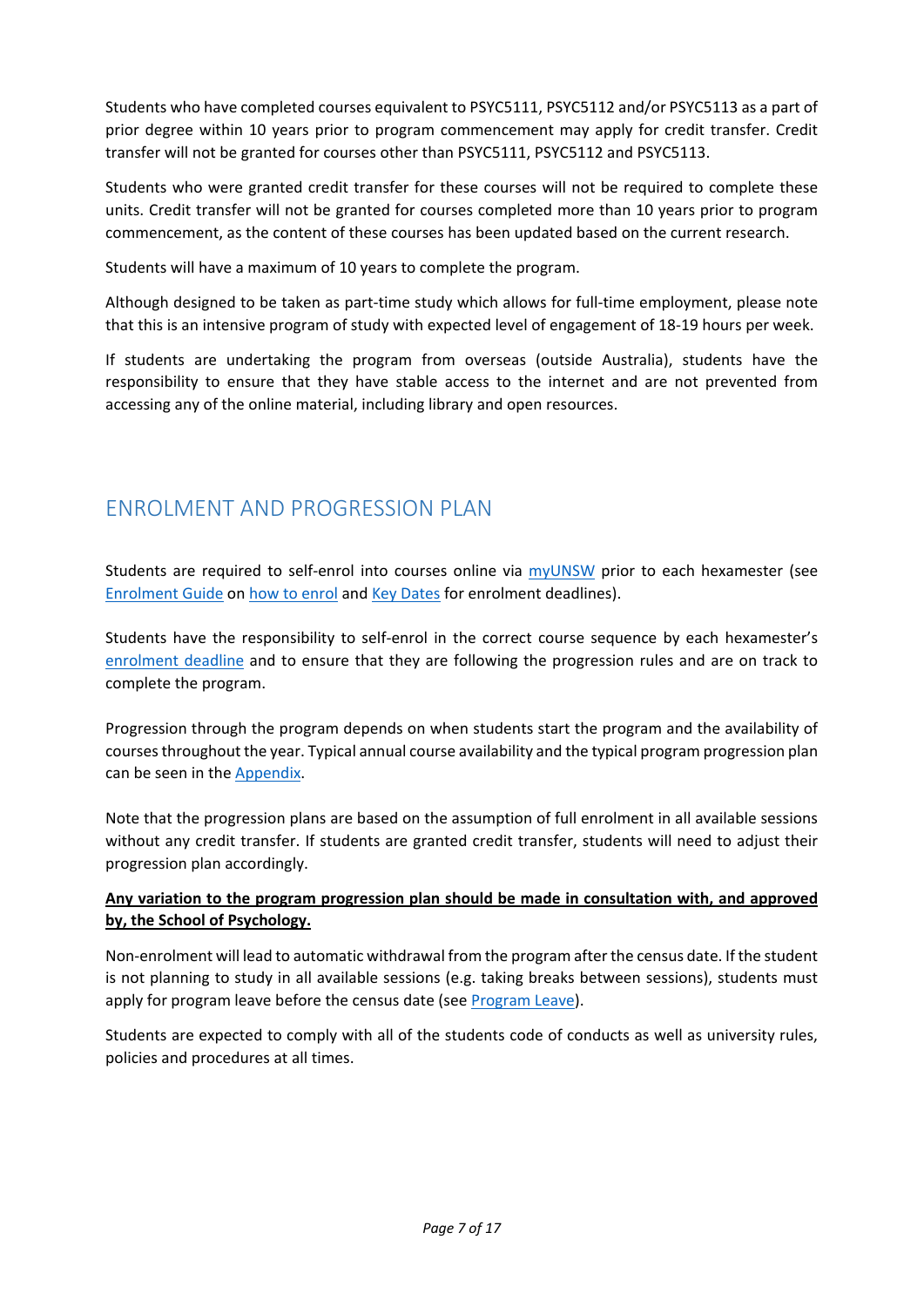## <span id="page-7-0"></span>WITHDRAWING FROM A COURSE

You can drop your enrolled course vi[a myUNSW](https://my.unsw.edu.au/) until the AW Deadline (inclusive), which is the final day of each hexamester's teaching period. There are implications for your financial liability and academic record, depending on the timing at which you drop a course.

Please refer to the program's [Key Dates](https://www.psy.unsw.edu.au/future-students/graduate-certificate-child-development/7419-key-dates) and contact [GCChildDev General Enquiry](mailto:gcchilddev@unsw.edu.au) for any enquiry.

#### **On or before Census Date**

The Census Date is the last day to drop a course without having to pay the tuition fee and without academic penalty.

If you drop a course on or before the Census Date:

- You will **not** be financially liable for the course.
- The course will **not** appear on your transcript.
- The course will **not** be included in the calculation of your Weighted Average Mark (WAM).
- The course will **not** be included in the calculation of your academic standing.

#### **After Census Date and on or before the AW Deadline**

If you drop a course within this period:

- You **will** be financially liable for this course.
- The course will appear on your academic transcript with a grade o[f AW \(Academic Withdrawal\).](https://www.student.unsw.edu.au/grade)
- The course will **not** be included in the calculation of your WAM.
- The course **will** be included in the calculation of your [academic standing](https://www.student.unsw.edu.au/academic-standing-postgrad) and academic progression, as units of credit attempted but not passed.

#### **After the AW Deadline**

You are not able to drop a course after the AW Deadline or the last day of the hexamester. You will be assigned the final mark and grade awarded to you by your Course Authority.

## <span id="page-7-1"></span>STUDENT RESPONSIBILITY

The Graduate Certificate in Child Development is an intensive program. The shortened length of teaching periods (6-week hexamesters) means that students must be able to complete all components of the course in a timely manner. It is the responsibility of the student to ensure that they complete all of the assigned work in each weekly module, including the following: watch all lectures, attend 100% of the online tutorials (either synchronously or asynchronously), complete the readings, learning activities, assessment preparation and assessment tasks.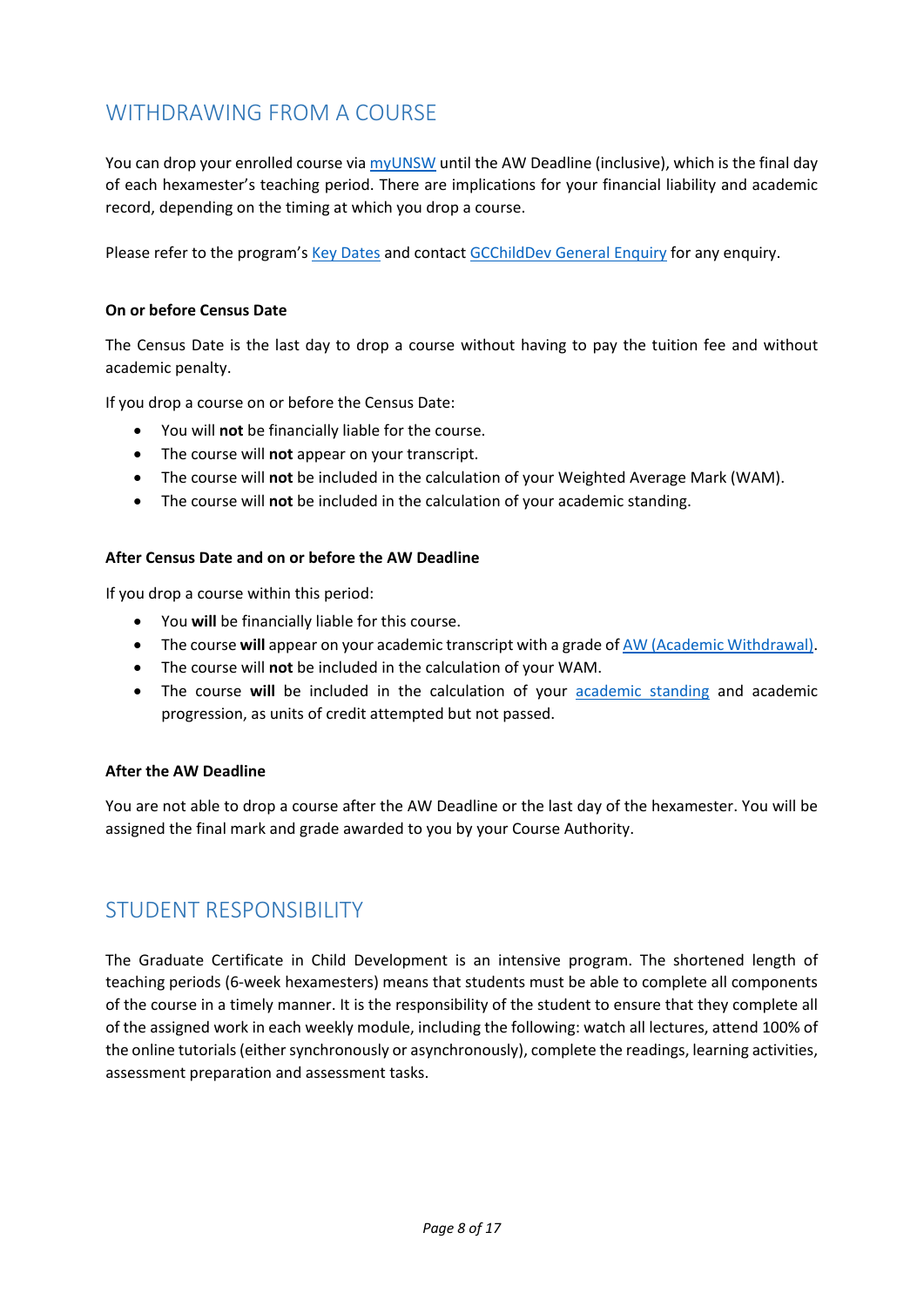#### <span id="page-8-0"></span>Attendance

Students are required to attend 100% of online tutorial classesin a course. The tutorials for the Graduate Certificate in Child Development are all held online, using Blackboard Collaborate Ultra, available on the Moodle course page. During tutorials, tutors and students will have live discussions about the weekly materials, in a webinar format. Students are strongly encouraged to log on at the time of the tutorial in order to participate in synchronous tutorial discussion. Logging on to attend the live tutorial class will also provide students with the opportunity to ask their tutor questions about the course and assessment content.

If you are unable to attend the synchronous tutorial (live at the time of the tutorial), you will be required to logon and view the recorded tutorial and read the comments left by your fellow students. You must then post comments on the tutorial discussion board to indicate that you have participated in the tutorial in an asynchronous manner.

Attendance is monitored for tutorials. Your name will be recorded when you log on to the synchronous tutorial class OR when you view the tutorial recording and post a comment if you participated in the tutorial in an asynchronous manner. Failure to meet the 100% specified attendance requirements may result in course failure.

Explanations for an occasional absence from a class or requests for permission to be absent from a class should be discussed with the tutor, and where applicable, accompanied by a medical certificate.

#### <span id="page-8-1"></span>Moodle – Online Course Content

All courses in Graduate Certificate in Child Development program are delivered online through Moodle, which can be accessed via [myUNSW.](https://my.unsw.edu.au/) Course content will be made available from the first day of the hexamester. Please contac[t GCChildDev General Enquiry](mailto:gcchilddev@unsw.edu.au) if your course is not listed on Moodle once the hexamester has commenced.

## <span id="page-8-2"></span>**ASSESSMENTS**

The Graduate Certificate will require students to complete a wide range of assessment types. Students are expected to satisfactorily complete all of the following assessment types in a timely manner.

The general assessment types required for completion of the Graduate Certificate in Child Development are listed below, more specific information about each assessment type can be found in the course outline.

#### **Students are expected to complete all assessment tasks for a course except for those specifically identified as optional. Failure to submit compulsory assessment will result in automatic failure of the course.**

For each course, check the Course Outline and make sure you are clear about what assessment tasks are required and when the deadline is for each.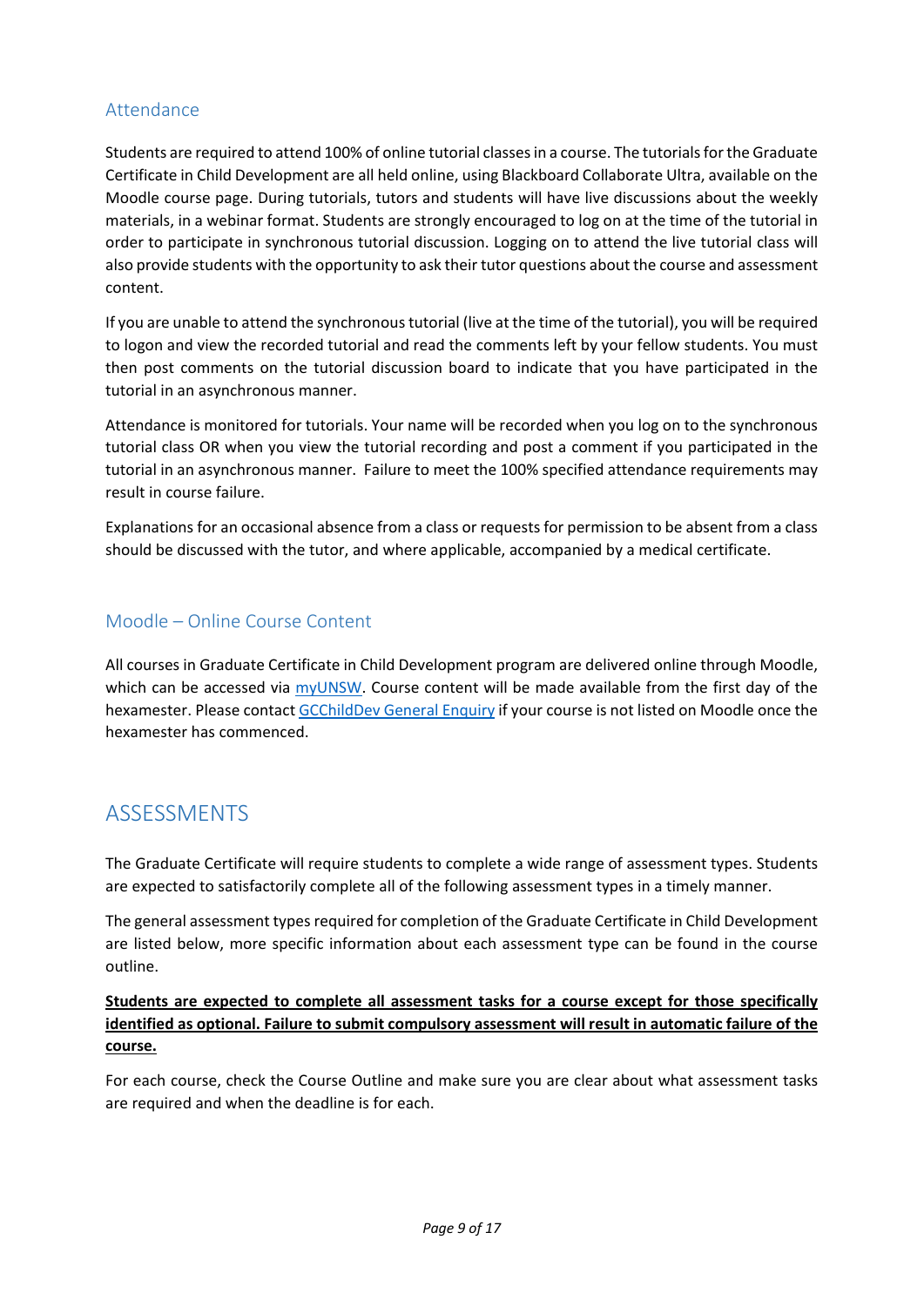#### **(i) Individual Written Assignments**

#### *Submission*

Students are required to submit an electronic copy of their assignment to the School via the course Moodle site. In most cases, the electronic version of the assignment should be submitted through the Turnitin link on Moodle for plagiarism checking. Check your Course Outline for instruction regarding online submission.

The School takes no responsibility for assignments submitted in ways other than specified above.

#### *Late Penalty*

Failure to meet the submission deadline ("the initial deadline") will attract a penalty. For an assignment submitted late without an acceptable reason but within 7 working days of the initial deadline, 5 marks of the assessment mark will be deducted for each day (including weekend days) it is overdue.

For example, if your assignment was marked 75, and you have submitted this assignment three days after the initial deadline, a penalty of fifteen marks will be deducted from your mark, and your final mark for the assignment will be 60.

In determining whether or not an assignment is overdue, the date it was submitted online via Moodle will be used.

Assignments submitted late may not receive detailed feedback from markers.

Due to the intensive nature of the program, under no circumstances will an extension be given for longer than 3 working days after the initial deadline. Failure to submit an assignment within 7 working days of the initial deadline will result in a mark of 0 for the assignment (see "Special Consideration" below).

#### *Request to Waive Late Penalty*

Students are required to apply for Special Consideration through UNSW Student Central. See "Special Consideration" below for details.

**If you are a student registered with UNSW Equitable Learning Services (ELS)**, and your ELS Letter of Support authorises extensions for assignment submission, you do not need to apply for Special Consideration through UNSW Student Central irrespective of the weight of the assignment. *Instead, you are required to email the Course Coordinator at least one week prior to the assessment deadline to request an extension*—unless the Letter of Support specifically stipulates that you are not required to do so. The period of extension cannot be longer than 7 working days after the initial deadline. If you do not comply with the responsibilities indicated in your Letter of Support, you will not be granted any adjustments.

If your Letter of Support does not include an authorisation for late submission, you are subject to the same rules that apply to all other students. See "Special Consideration" below.

#### **(ii) Group Work**

No extensions will be granted for group work.

#### **(iii) Oral Presentations**

Students will be required to complete oral presentations. This will take the form of both live online presentations to the class and uploading videos of your oral presentation for your tutor/class to view.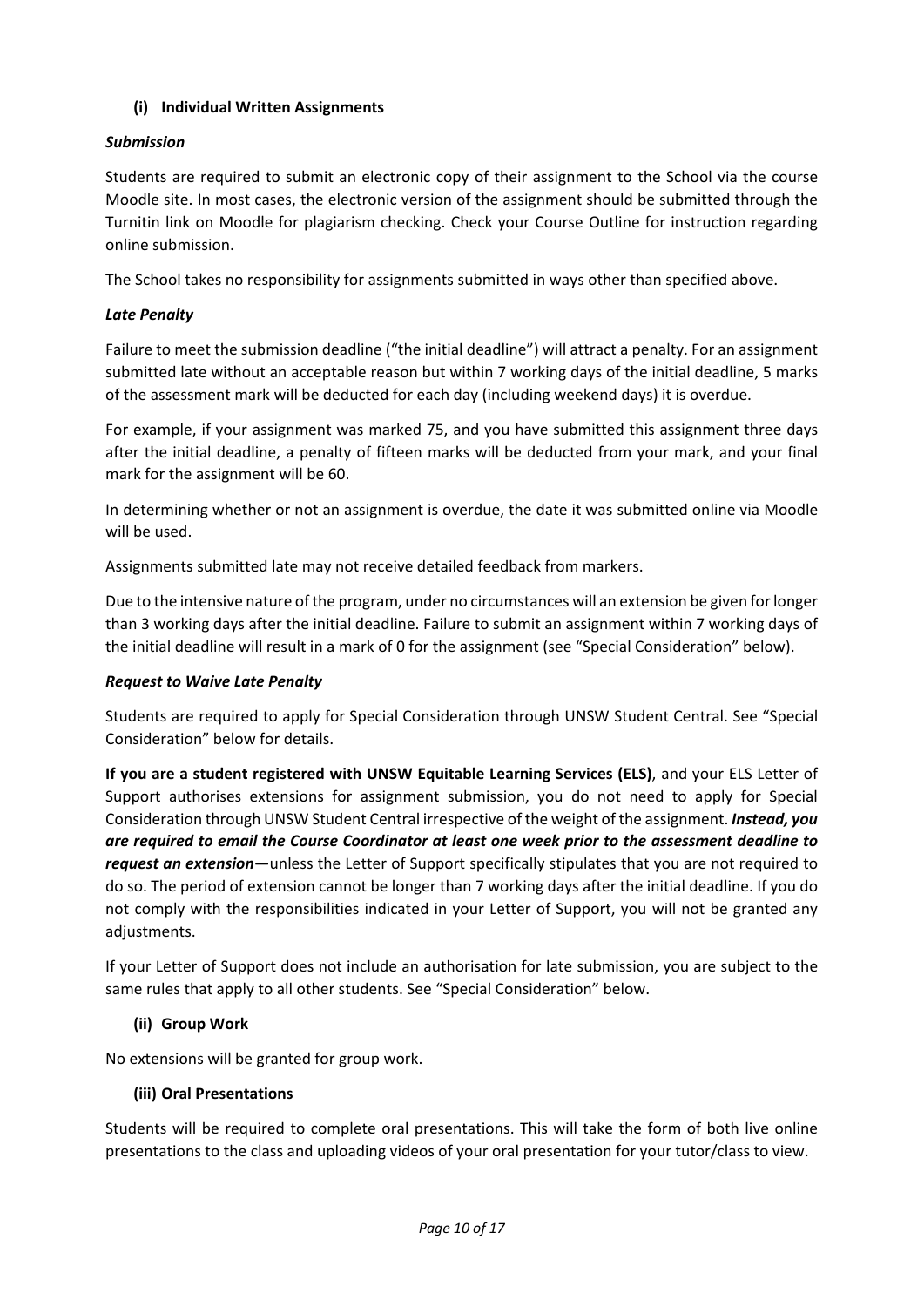#### **(iv) Peer Review**

No extensions will be granted for peer review.

#### **(v) Exams and Secured Quizzes**

It is students' responsibility to check the Course Outline for the dates of, and make themselves available for, these exams and secured quizzes. Please note, if you are completing the Graduate Certificate in Child Development overseas, remember that the exams and other assessment deadlines refer to Australian Eastern Standard Time or Australian Eastern Daylight Time. It is the students' responsibility to ensure that they logon and complete the exam during the Australian Eastern Time listed in the course outline.

If you miss one of these exams due to unexpected short-term illness, misadventure, or other circumstances beyond your control and wish to sit a supplementary exam, you are required to apply for Special Consideration through UNSW Student Central. Please note that technical issues with your computer or internet connection will not be considered as grounds for misadventure. It is your responsibility to ensure that you have a functional computer and secure and stable internet connection. *Students registered with Disability Services are no exception*. See "Special Consideration" below for details.

#### <span id="page-10-0"></span>Special Consideration

If you find that unexpected short-term illness, misadventure, or other circumstances beyond your control may prevent you from completing a course requirement or attending classes, or may significantly affect your performance in assessable work, you can apply for [Special Consideration.](https://www.student.unsw.edu.au/special-consideration)

Students enrolled in a School of Psychology course should make a Special Consideration application regarding an assessment task *regardless of the weighting* given to this assessment task. Note that applications for Special Consideration will not be considered unless there is evidence of these circumstances lasting for more than three consecutive days or a total of five days or more within the teaching period.

An application for Special Consideration together with supporting documentation must be submitted via Online Services in [myUNSW.](https://my.unsw.edu.au/) Log into [myUNSW](https://my.unsw.edu.au/) and go to *My Student Profile tab > My Student Services > Online Services > Special Consideration*. You must submit the supporting documentation at the time of the application. Failure to do so will result in your application being rejected.

UNSW operates under a Fit to Sit/Submit rule for all assessments. If a student wishes to submit an application for special consideration for an exam or assessment, the application must be submitted **prior to the** start of the exam or before an assessment is submitted. If a student sits the exam/submits an assignment, they are declaring themselves well enough to do so.

If your application is on the grounds of unexpected short-term illness, the original documents should include a Professional Authority form which has been completed by a medical practitioner. For further information and to download the Professional Authority form, go to:

#### <https://student.unsw.edu.au/sites/default/files/uploads/group271/professional-authority.pdf>

**NB: Due to the intensive nature of the Graduate Certificate, it would be unreasonable to expect students that suffer misadventure/illness or other personal issues that lead to them missing more than two weeks of the program, to complete the course. Given the intensive nature of the course, students in this position would have missed over 30% of the course content and it would be**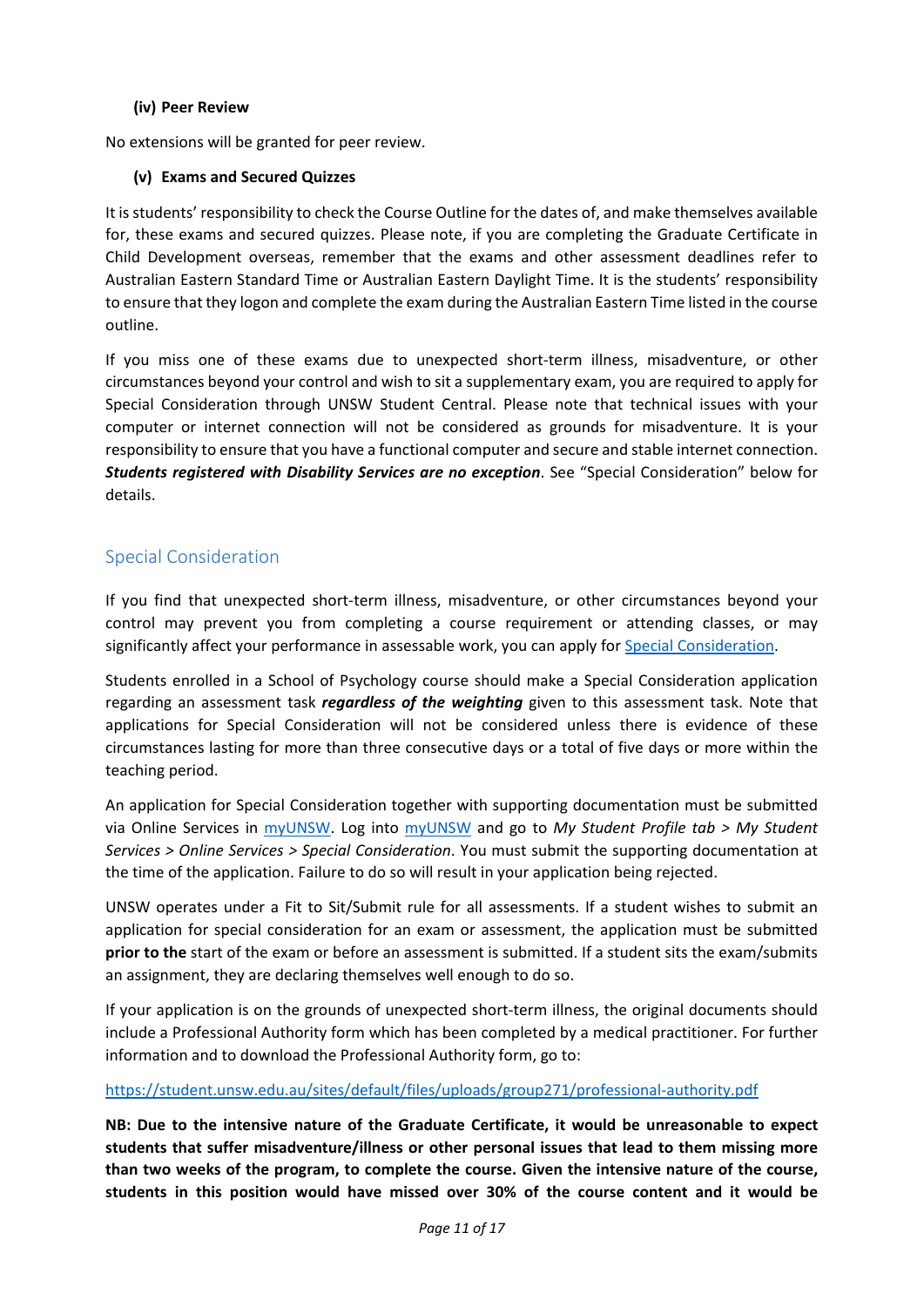**unreasonable to expect students to be able to satisfactorily complete the course under these circumstances. In this situation, students will be required to apply for special consideration in order to withdraw from the course and apply for [Fee Remission.](https://www.student.unsw.edu.au/fees/remission) Students will be permitted to apply for Fee Remission once for each course and will be allowed to enrol in the following intake of this course without penalty.** 

**NB: Please be aware that not all courses are offered in every intake, you should check how withdrawal from the course may affect your program progression. This is of particular importance if you withdraw from a course which is a pre-requisite for another course. Introductory courses (PSYC5111, PSYC5112) are pre-requisites for the intermediate courses (PSYC5113, PSYC5114). Introductory and Intermediate Courses (PSYC5111 – PSYC5114) are the pre-requisites for the Advanced Courses (PSYC5115, PSYC5116).** 

## <span id="page-11-0"></span>FINAL MARKS FOR A COURSE

Final marks for a course are calculated from the summation of component marks for a course (with weightings indicated in the Course Outline).

#### <span id="page-11-1"></span>REVIEW OF RESULTS

A review of a Final Mark for a course may take one of two forms:

- 1. Checking of marks an administrative check that all marks have been included in the final composite mark;
- 2. Re-assessment an academic re-assessment of a piece of work.

Students may apply to have a piece of work re-marked, *but must first discuss their performance with the Course Coordinator.* 

If students still have reasons to believe that the mark they have received does not reflect their performance, they may apply for re-assessment. Students are required to give reasons to justify their request. Where insufficient reasons are given, the School may decline to take action. Please note that if you request a re-assessment of your result, this will include a check of the addition of marks.

In either case the review may result in the mark going up or down.

The application form must be submitted no later than five working days after the return of the piece of work or from the date of issue of the Notification of Results of Assessment, whichever is earlier. All marked work returned to students must be kept in case it is needed for re-marking.

Se[e https://student.unsw.edu.au/results](https://student.unsw.edu.au/results) for further information.

## <span id="page-11-2"></span>COURSE EVALUATION AND DEVELOPMENT

Courses are periodically reviewed and students' feedback is used to improve them. Feedback is gathered using various means, including UNSW's [myExperience](https://www.student.unsw.edu.au/myexperience) survey.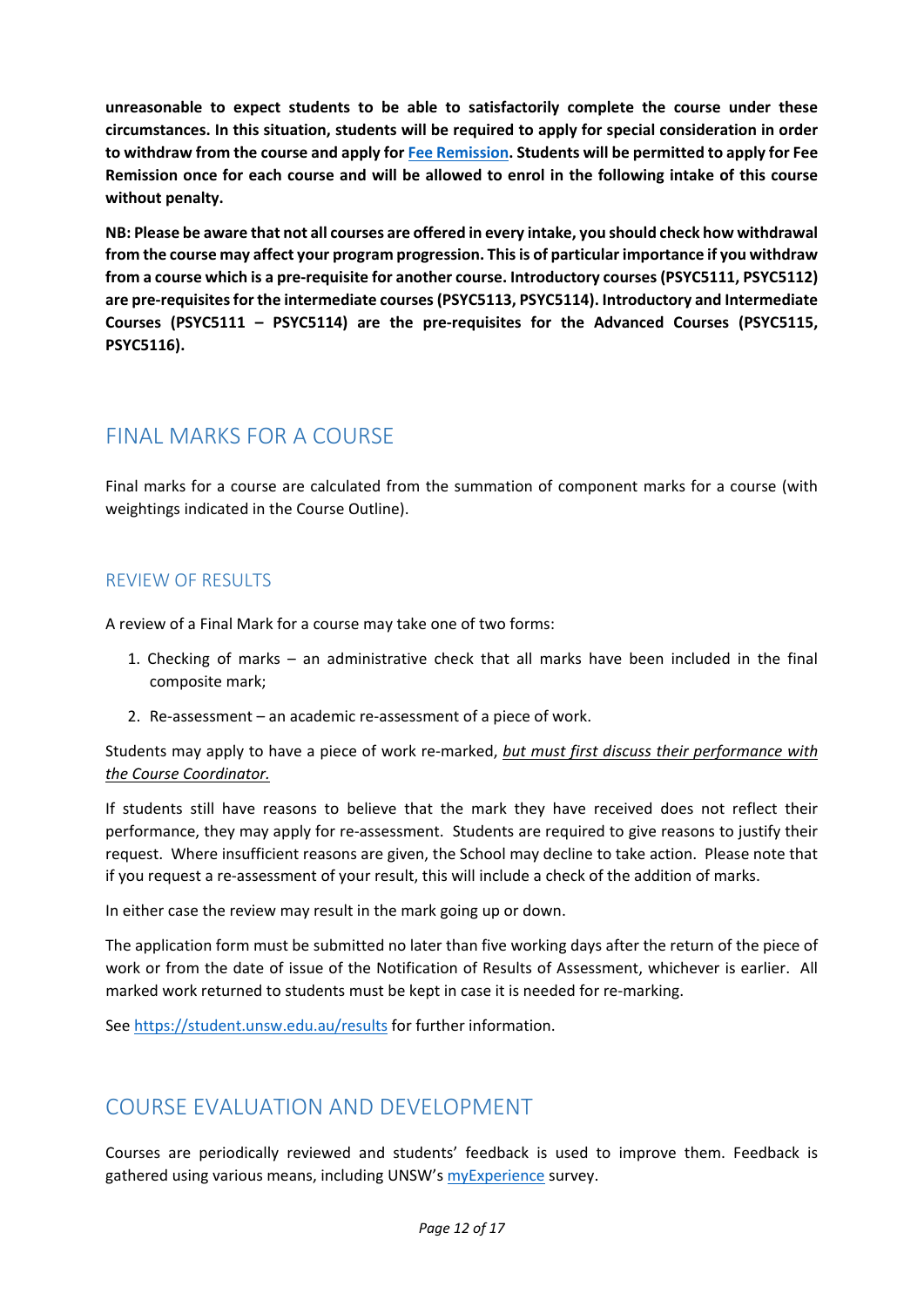## <span id="page-12-0"></span>STUDENT CODE OF CONDUCT

The University is committed to the pursuit of excellence in learning, teaching and research, and to community engagement. The Student Code sets out the University's expectations of students with respect to their academic and personal conduct and outlines the University's responsibilities to students.

Students are expected to familiarise themselves with the Student Code Policy, which incorporates the Student Code, and the Student Misconduct Procedures. They are available at: <https://student.unsw.edu.au/conduct>

#### <span id="page-12-1"></span>PLAGIARISM: ESSENTIAL INFORMATION FOR AVOIDING PLAGIARISM

#### **What is plagiarism?**

[Plagiarism](https://www.student.unsw.edu.au/plagiarism) is presenting someone else's thoughts or work as your own. It can take many forms, from not having appropriate academic referencing to deliberate cheating.

UNSW groups plagiarism into the following categories:

- **Copying:** Using the same or very similar words to the original text or idea without acknowledging the source or using quotation marks. This includes copying materials, ideas or concepts from a book, article, report or other written document, presentation, composition, artwork, design, drawing, circuitry, computer program or software, website, internet, other electronic resource, or another person's assignment, without appropriate acknowledgement.
- **Inappropriate paraphrasing:** Changing a few words and phrases while mostly retaining the original structure and/or progression of ideas of the original, and information without acknowledgement. This also applies in presentations where someone paraphrases another's ideas or words without credit and to piecing together quotes and paraphrases into a new whole, without appropriate referencing.
- **Collusion:** Presenting work as independent work when it has been produced in whole or part in collusion with other people. Collusion includes students providing their work to another student before the due date, or for the purpose of them plagiarising at any time, paying another person to perform an academic task and passing it off as your own, stealing or acquiring another person's academic work and copying it, offering to complete another person's work or seeking payment for completing academic work. This should not be confused with academic collaboration.
- **Inappropriate citation:** Citing sources which have not been read, without acknowledging the "secondary" source from which knowledge of them has been obtained.
- **Self-plagiarism:** "Self-plagiarism" occurs where an author republishes their own previously written work and presents it as new findings without referencing the earlier work, either in its entirety or partially. Self-plagiarism is also referred to as "recycling", "duplication", or "multiple submissions of research findings" without disclosure. In the student context, self-plagiarism includes re-using parts of, or all of, a body of work that has already been submitted for assessment without proper citation.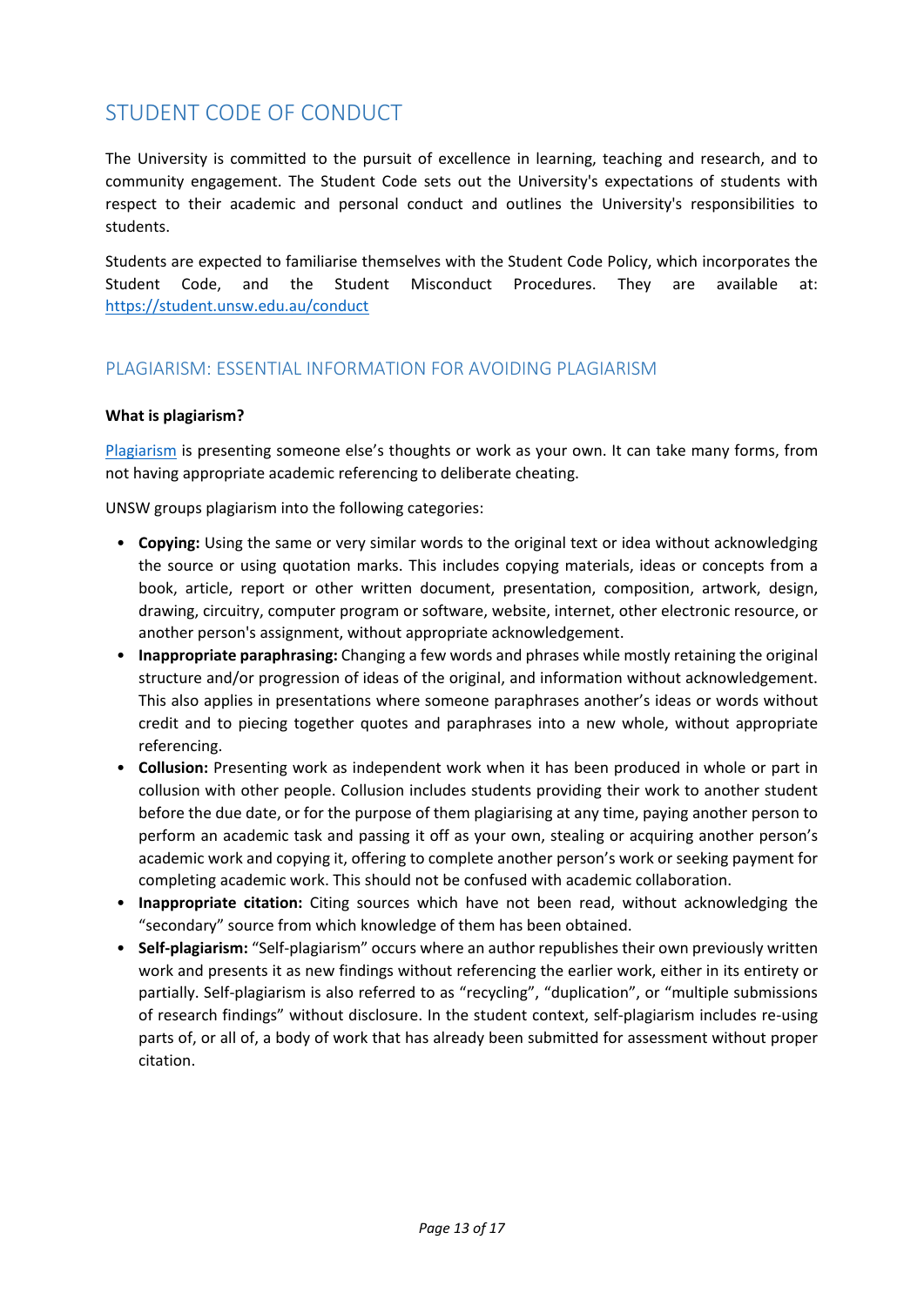#### <span id="page-13-0"></span>Where can I find out more information?

In many cases plagiarism is the result of inexperience about academic conventions. The University has resources and information to assist you to avoid plagiarism. The first place you can look is the section about referencing and plagiarism in each Course Outline, as this will also include information specific to the discipline the course is from. There are also other sources of assistance at UNSW:

#### **How can the Learning Centre help me?**

The Learning Centre assists students with understanding academic integrity and how to not plagiarise. Information is available on their website: [https://www.student.unsw.edu.au/skills.](https://www.student.unsw.edu.au/skills)

#### **How can ELISE help me?**

ELISE (Enabling Library & Information Skills for Everyone) is an online tutorial to help you understand how to find and use information for your assignments or research. It will help you to search databases, how to identify good quality information and how to write assignments. It will also help you understand plagiarism and how to avoid it. All students are required to review the ELISE tutorial in their first term and complete the quiz, but any student can review it to improve their knowledge: <http://subjectguides.library.unsw.edu.au/elise>

#### **What is Turnitin?**

Turnitin is a checking database which reviews your work and compares it to an international collection of books, journals, Internet pages and other students' assignments. The database checks referencing and whether you have copied something from another student, resource, or off the Internet. Oftentimes, students are asked to submit an electronic version of their work into Turnitin, but academics can also use it to check a student's work when it is being marked. You can find out more about Turnitin here:<https://www.student.unsw.edu.au/turnitin>

#### **What if plagiarism is found in my work?**

If plagiarism is found in your work when you are in the introductory courses, your lecturer will offer you assistance to improve your academic skills. They may ask you to look at some online resources, attend the Learning Centre, or sometimes resubmit your work with the problem fixed. However more serious instances in the introductory courses, such as stealing another student's work or paying someone to do your work, may be investigated under the Student Misconduct Procedures.

Repeated plagiarism (even in the introductory courses), plagiarism in the intermediate or advanced courses, or serious instances, may also be investigated under the Student Misconduct Procedures. The penalties under the procedures can include a reduction in marks, failing a course or for the most serious matters can result in suspension from the University.

#### **Important Notes on File-sharing Websites**

There are some file-sharing websites around that specialise in buying and selling academic work to and from university students. Examples of such websites include but are not limited to:

- Course Hero
- Nexus Notes
- StudyMode
- Thinkswap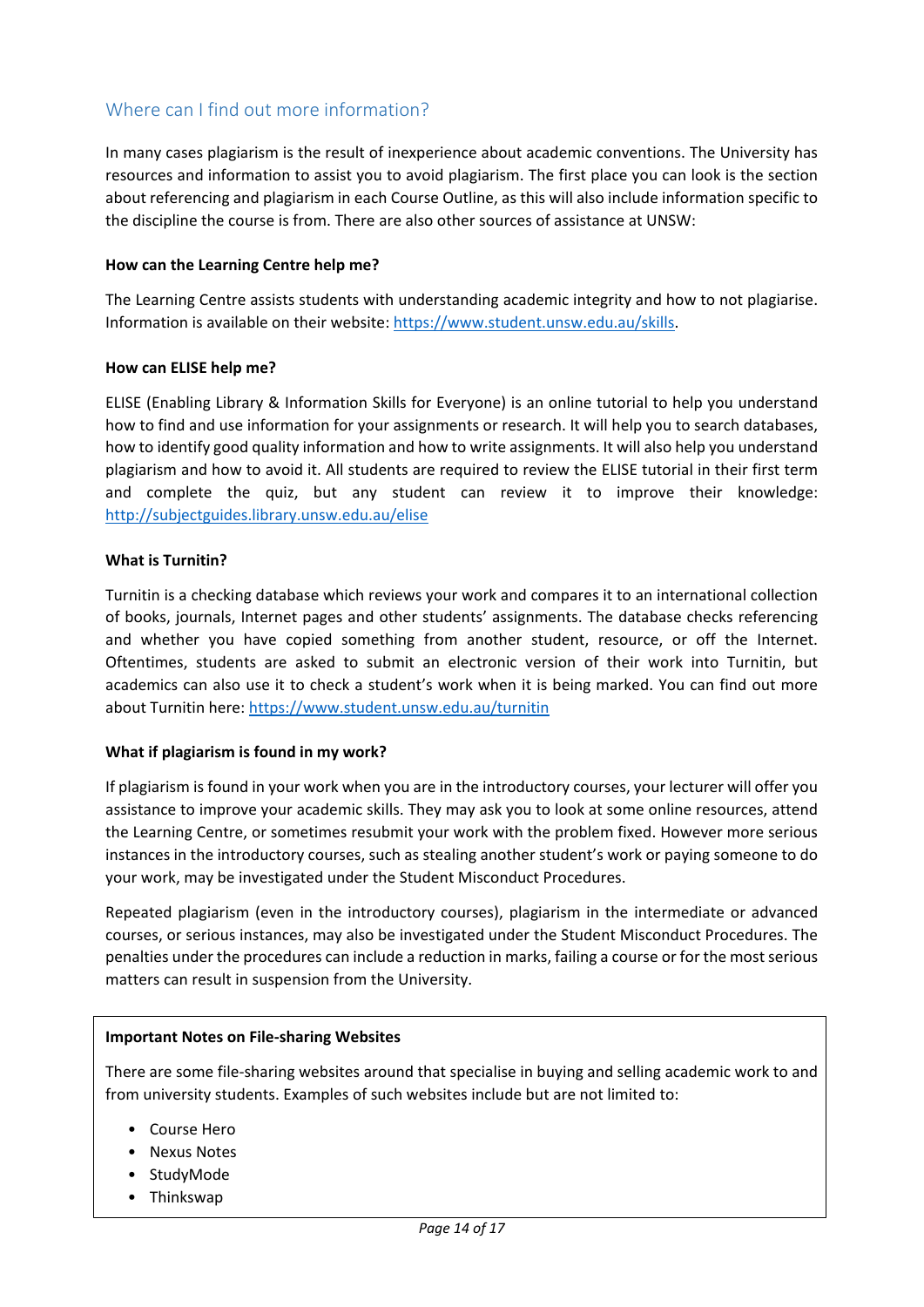You should be aware that you would be committing plagiarism if you download a piece of work from these websites and present it as your own either wholly or partially.

If you upload your original work to these websites, and if another student downloads and presents it as their own either wholly or partially, you might be found guilty of collusion—even years after graduation.

Your work may be posted by others unbeknownst to you. The surest way to avoid putting yourself at risk is to take care to not share your work with another student. If you stumble across your work online, the School of Psychology recommends you take action to have it removed at the earliest opportunity.

These file-sharing websites may also accept purchased course materials, such as copies of lecture slides and tutorial handouts. By law, the copyright on course materials, developed by UNSW staff in the course of their employment, belongs to UNSW. It constitutes copyright infringement, if not plagiarism, to trade these materials.

## <span id="page-14-0"></span>STUDENT COMPLAINTS AND GRIEVANCES

The School is committed to the University policy of "providing a fulfilling and rewarding learning and research experience that enables students to achieve their full academic potential" and will seriously listen to complaints and resolve them quickly if possible. The resolution procedures ensure that students are able to air legitimate complaints, knowing that they "will not suffer detriment or disadvantage as a direct result of making a complaint."

If students have a grievance they should first attempt to resolve it with the staff member concerned. If that fails, the next step is to take the matter to the course or program director within a reasonable period of time. Beyond this, the next step is to take the matter to the School Grievance Officer and then to the Head of School.

If the matter is still not resolved, then you can seek advice about your options from the Student Conduct and Integrity Unit (Phone: 9385 8515; Email: [studentcomplaints@unsw.edu.au\)](mailto:studentcomplaints@unsw.edu.au).

The full University complaint policy can be found on:<https://student.unsw.edu.au/complaints>

## <span id="page-14-1"></span>EQUITABLE LEARNING SERVICES

Students who have a disability that requires some adjustment in their learning and teaching environment are encouraged to discuss their study needs with the Course Coordinator prior to or at the commencement of the course, or with the Equitable Learning Advisors in Equitable Learning Services (9385 4734). Information for students with disabilities is available at: <https://www.student.unsw.edu.au/els>

Issues to be discussed may include access to materials, signers or note-takers, the provision of services and additional examination and assessment arrangements. Early notification is essential to enable any necessary adjustments to be made.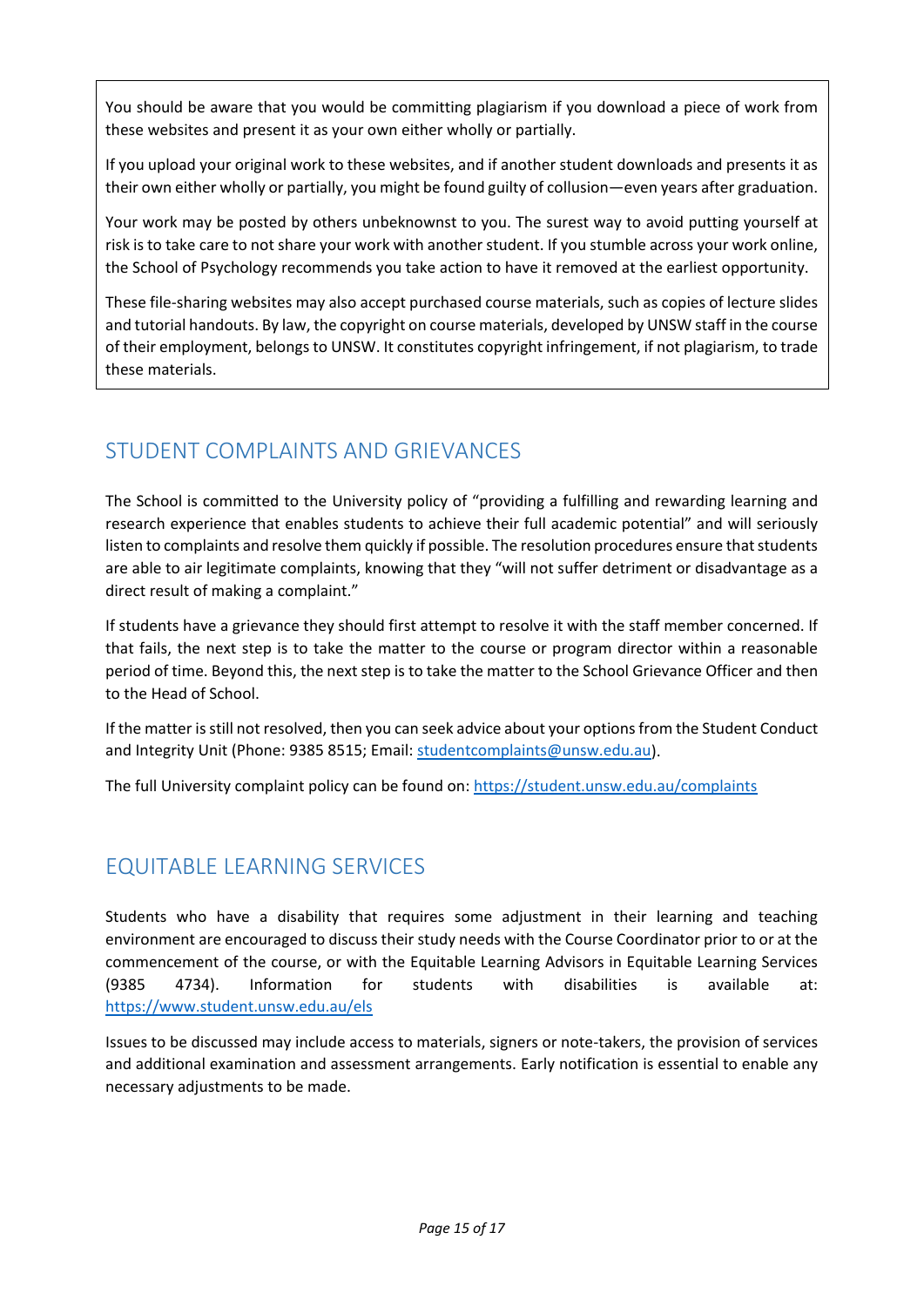## <span id="page-15-0"></span>APPENDIX

| <b>Hexamester</b><br><b>Course</b> |   | $\overline{\mathbf{2}}$ | з |   | 5 | 6 |
|------------------------------------|---|-------------------------|---|---|---|---|
| <b>PSYC5111</b>                    |   |                         | χ |   |   | X |
| <b>PSYC5112</b>                    |   | χ                       |   |   |   |   |
| <b>PSYC5113</b>                    | X |                         |   | χ |   |   |
| <b>PSYC5114</b>                    |   | Χ                       |   |   |   |   |
| <b>PSYC5115</b>                    |   |                         | χ |   |   | x |
| <b>PSYC5116</b>                    | χ |                         |   | x |   |   |

# **Typical Annual Courses Availability**

## **Progression Rules**

- Students must complete the introductory courses (PSYC5111, PSYC5112) before proceeding to the intermediate courses (PSYC5113, PSYC5114).
- Students must complete the intermediate courses (PSYC5113, PSYC5114) before proceeding to the advanced courses (PSYC5115, PSYC5116).
- At each stage (introductory/intermediate/advanced), students may complete the two courses in the same stage in either order, according to what suits their individual pattern of study, subject to courses availabilities.
- Students who have completed course/s equivalent to PSYC5111 and/or PSYC5112 and/or PSYC5113 as part of prior degree within 10 years prior to program commencement, may apply for Recognition of Prior Learning (RPL) in the online application. RPL is also known as "credit transfer" or "advanced standing".
- Maximum enrolment in one course per hexamester.
- Maximum time to complete the program is 10 years.
- Students have the responsibility to self-enrol into the correct course via [myUNSW](https://my.unsw.edu.au/) prior to each hexamester and to ensure that they are following the progression rules and are on track to complete the program (see **Enrolment Guide and program's Key Dates**).
- Typical progression plans are based on the assumption of full enrolment in all available sessions without any credit transfer. If students are granted credit transfer, students will need to adjust their progression plan accordingly.